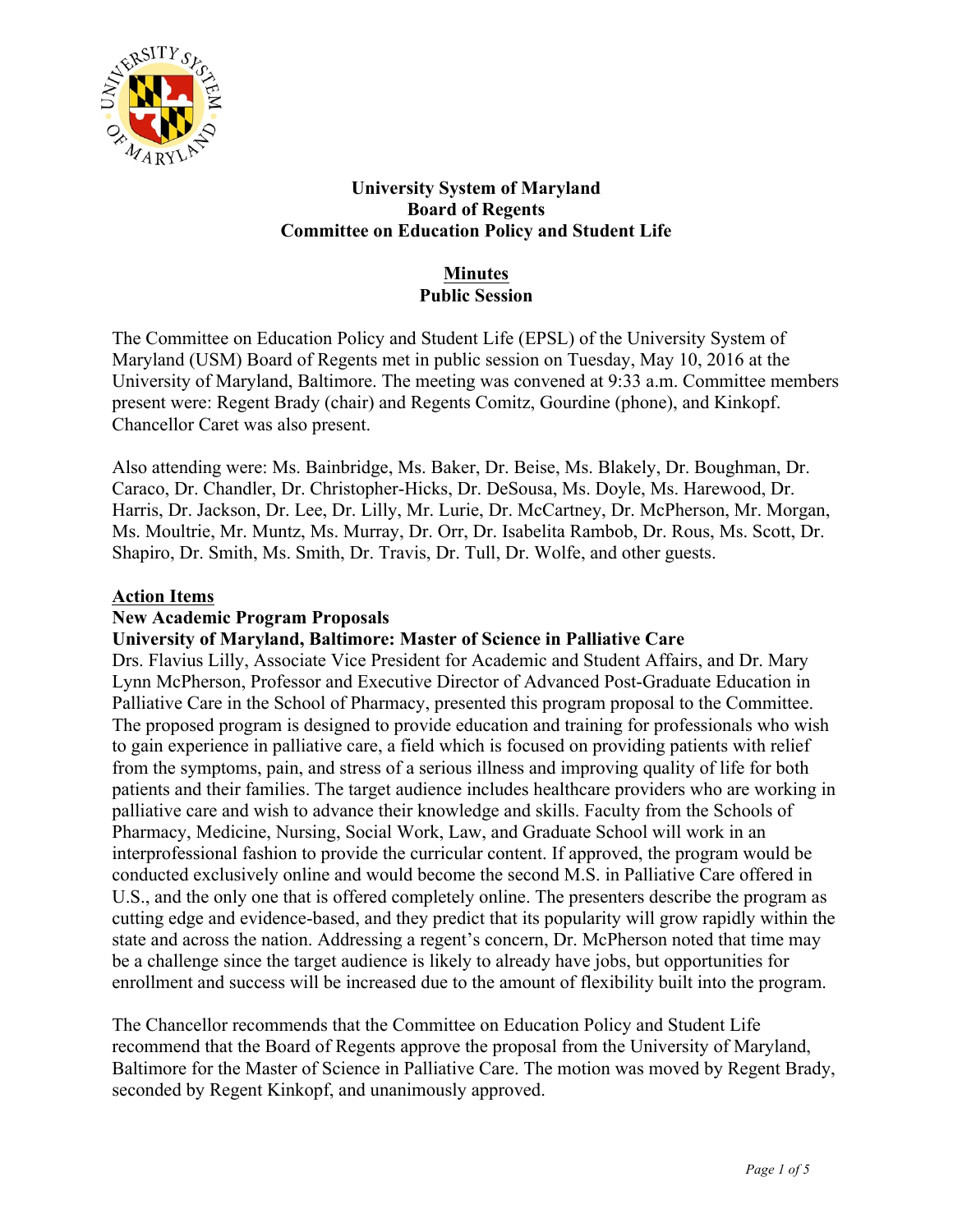#### **University of Maryland, College Park: Bachelor of Arts in Public Policy**

Dr. Betsy Beise, Associate Provost, Dr. Robert Orr, Dean of the School of Public Policy, and Dr. Nina Harris, Assistant Dean for Undergraduate Students in the School of Public Policy, presented this program proposal. This interdisciplinary program will not only educate students in the facets of public policy, but also require them to apply their knowledge to address real world challenges. As such, this program will train students to be leaders in the realm of civic responsibility. Graduates are likely to pursue graduate degrees in fields such as public policy, law, public health, and city and regional planning. They may also find employment in the private sector (policy analysts or lobbyists) or as analysts, lobbyists, or grant-writers in the non-profit sector. Responding to regents' questions, the presenters noted that perspective students may currently be pursuing or considering Government and Politics, but that the program will be flexible enough that students from a variety of other disciplines may be interested in taking on Public Policy as a second major or degree. Additionally, the presenters noted differences between the proposed program and Public Policy at the University of Baltimore. Where UB's program focuses on theoretical politics, international affairs, government, politics, political theory, and international relations, the proposed UMCP program is interdisciplinary, has more leadership and ethics, and is more strictly focused on public policy, without much focus on political theory. Additionally, UMCP and UB colleagues have been in touch with each other about the programs, and duplication concerns were not raised. Moreover, the proposed program has gone through the standard vetting process, and there have been no objections.

The Chancellor recommends that the Committee on Education Policy and Student Life recommend that the Board of Regents approve the proposal from the University of Maryland, College Park for the Bachelor of Arts in Public Policy. The motion was moved by Regent Brady, seconded by Regent Comitz, and unanimously approved.

## **Diversity and Inclusion – Annual Progress Report: Institutional Programs of Cultural Diversity, 2015-2016**

Effective July 1, 2008, the Maryland General Assembly required each institution of postsecondary education to develop and implement or improve their plan for a program of cultural diversity among its students, faculty, and staff. Each year, each institution shall submit its plan through its governing body for review and then, by September 1, the governing body shall submit to the Maryland Higher Education Commission (MHEC) a progress report regarding the institution's implementation of its plan and, as may be appropriate, improvement of its plan.

Dr. John Wolfe, Associate Vice Chancellor for Academic Affairs, reported that all institutions in the 2015-2016 report cycle are in compliance with the requirements of this statute. (The University of Maryland Center for Environmental Science recently received accreditation to grant degrees. Therefore, it is in the process of developing a Plan for its Programs of Cultural Diversity and will be included in next year's report). Dr. Wolfe also shared that a new tabular format was used this year, and that although the new format assists in the summary of the many initiatives underway at our institutions, individual reports (included in meeting materials and on USM website) more comprehensively describe the extensive work our institutions are undertaking to achieve their diversity and inclusion goals. The report includes tables that present highlights of institutional efforts to address four topics: 1) cultural diversity plan, implementation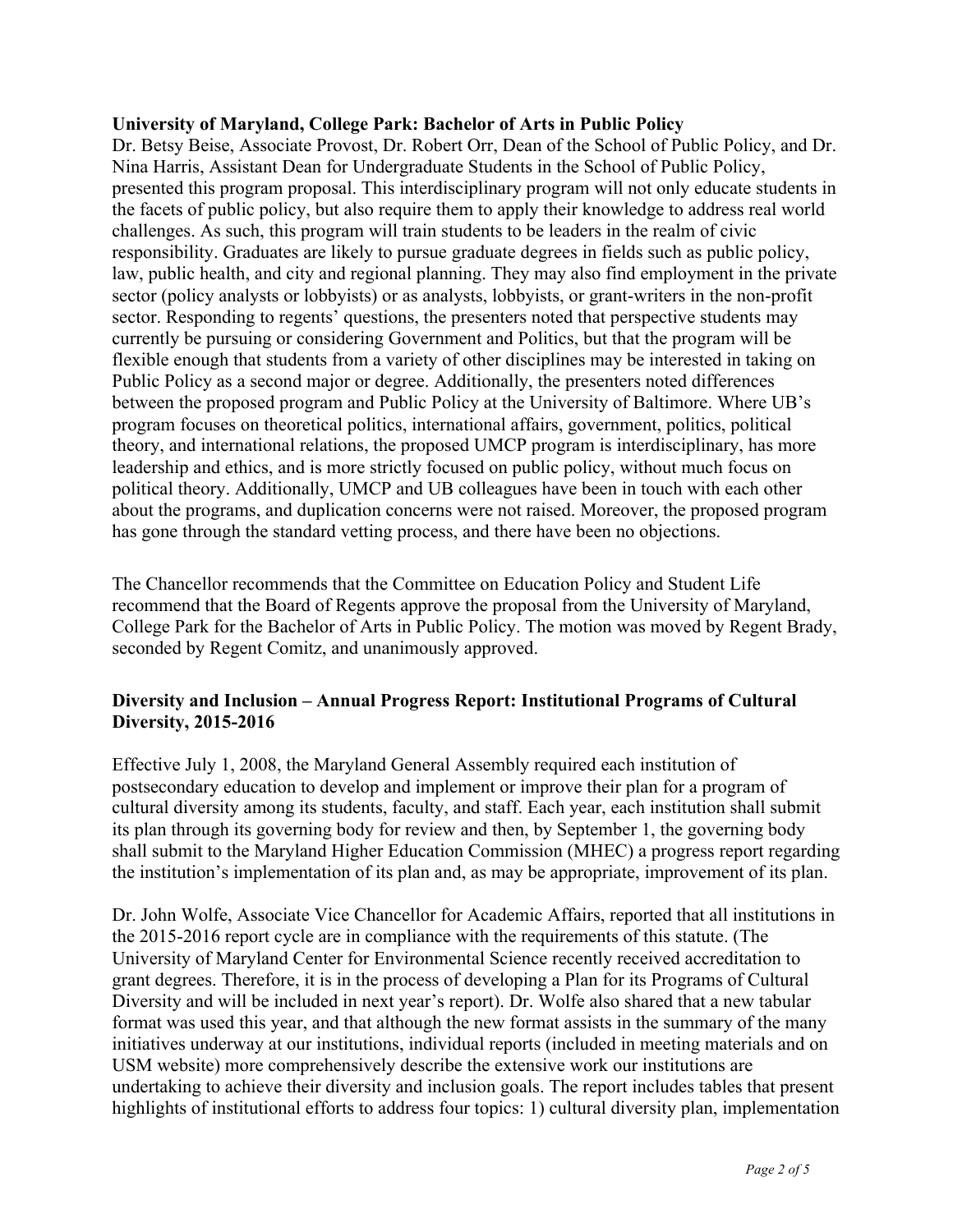strategy, and timeline for meeting goals within plan; 2) description of way institution addresses cultural diversity among its students, faculty, and staff; 3) efforts to create positive interactions and awareness among students, faculty, and staff; and 4) existence of a process for reporting institution hate-based crimes. Dr. Wolfe shared highlights from the tables.

Regent Brady asked that the USM staff find ways to demonstrate the extent to which institutions are making progress on diversity and inclusion goals. He noted that the new format offers some insight into progress being made, but he would like the staff to continue working to adjust the report to address what's needed via the statute and what the regents want to know. Dr. Boughman, Senior Vice Chancellor for Academic Affairs, noted that the USM staff will work with the State to decrease the frequency of this report, as progress and change is more likely to be evident over a two- or three-year period. Finally, she noted that the Diversity and Inclusion (D&I) Council, which is presently being developed, could also be of assistance in adjusting the format of the report to more directly address the information requested by the regents. Regent Brady stressed the need for open communication between the D&I Workgroup, the D&I Council, and the Education Policy and Student Life Committee. Finally, Dr. Renetta Tull, UMBC's Associate Vice Provost for Graduate Student Development and Postdoctoral Affairs and USM's newly-appointed Special Assistant to the Senior Vice Chancellor for Academic Affairs and Director of Graduate and Professional Pipeline Development, described the work of the PROMISE program, a UMBC, UMCP, UMB collaboration, which addresses issues pertaining to diversifying the faculty. Dr. Tull's work will help address pipeline, diversification, and other faculty concerns.

The Chancellor recommends that the Committee on Education Policy and Student Life recommend that the Board of Regents approve the Annual Progress Report: Institutional Programs of Cultural Diversity, 2015-2016. The motion was moved by Regent Brady, seconded by Regent Kinkopf, and unanimously approved.

#### **Information Items**

#### **P-20 Update and Overview**

Dr. Nancy Shapiro, Associate Vice Chancellor for Academic Affairs, presented the update on the System's P-20 efforts. The P-20 work connects the three mission-driven goals of the USM's Office of Academic Affairs: college readiness, college completion, and citizenship and career readiness. USM's P-20 mission is to facilitate seamless alignments between high school and college, between two-year and four-year institutions, and between college and workforce to support the USM Academic Affairs mission. This year, USM's P-20 work centered on Teacher Education, Preparation and Professional Development; Mathematics Reform Initiatives; the Governor's P-20 Leadership Council Workforce Development Workgroup; College Readiness, Retention and Completion; and \$44 million dollars/15 years of NSF-Funded STEM Education Projects. Dr. Shapiro focused the presentation on Mathematics Reform and Teacher Education. Maryland's Interim State Superintendent, Dr. Jack Smith, joined Dr. Shapiro to engage the Board in a discussion of Teacher Education. The regents were pleased to learn of the partnerships and work being done between the USM and the Maryland State Department of Education and its Local Education Agencies. Dr. Shapiro described the regents' roles as understanding and advocating for college readiness, understanding and advocating for innovative models of teacher preparation, and graduating well-educated and enlightened citizens. Additional details are included in the accompanying materials.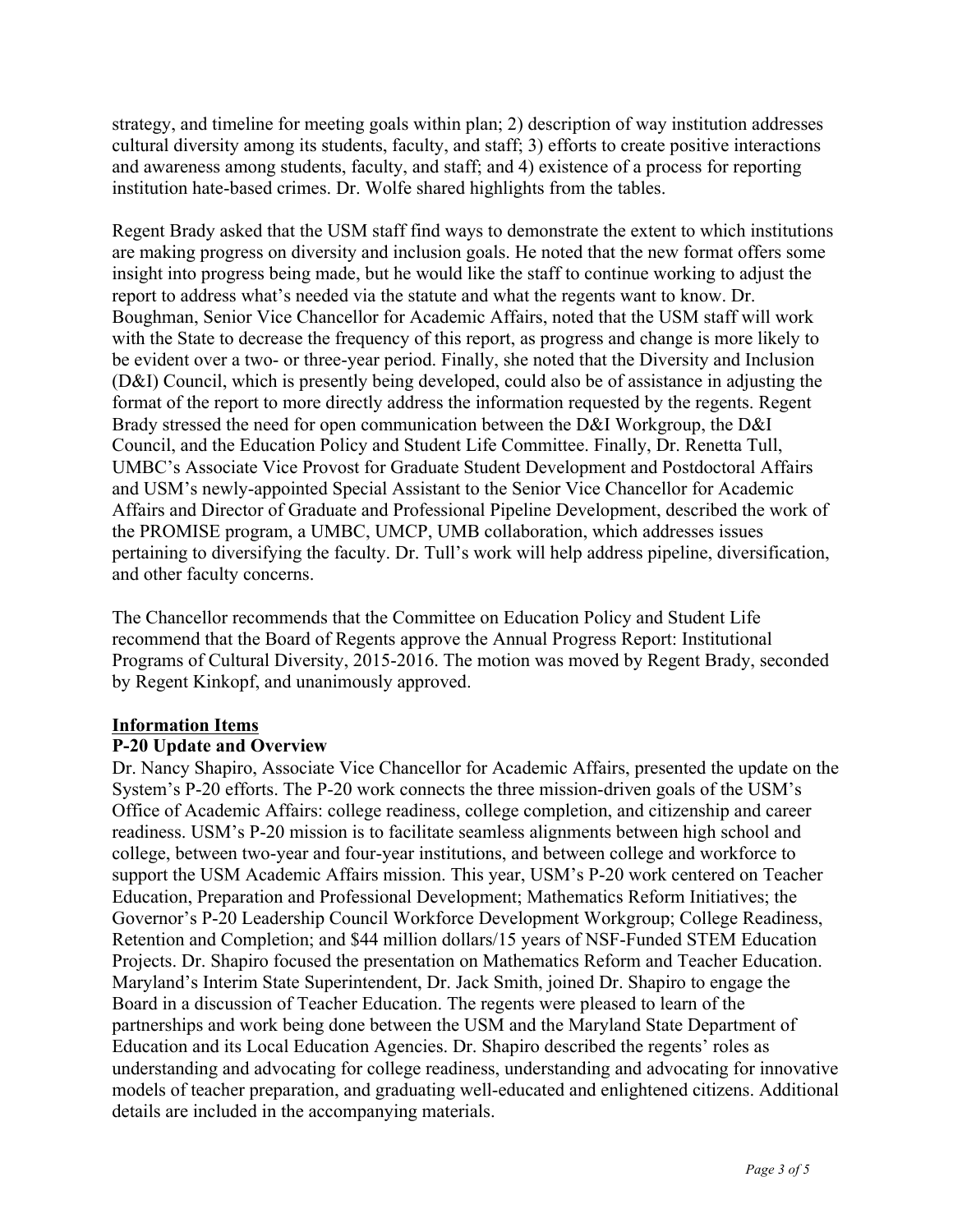## **Student Financial Assistance: Progress on 2014 Financial Aid Recommendations, Updated FY 2015-2016**

Mr. Chad Muntz, Director of Institutional Research, and Ms. Teri Hollander, Associate Vice Chancellor for Academic Affairs, presented this report, which is a result of the Board's 2013 request for the Committee on Education Policy and Student Life to examine the full complexities of financial aid and provide recommendations as to how the Board can address financial aid in ways that will assist students in their efforts to enroll in and persist through USM institutions. The initial report incorporated the thinking, expertise, and suggestions of institutional financial aid directors, USM staff, and the regents, and was presented to the Board in June 2014. The current report provides updates on recommendations that pertain to undergraduate student loan debt, strategic use of institutional aid for undergraduate students, graduate and professional student aid, enhancing financial literacy programs for undergraduate, graduate, and professional school students, administrative processes, advocacy, and assessment and further study. In some cases, recommendations are being met, and in other cases, additional work is needed. Details can be found in the report. Regent Brady encouraged the staff to consider if we should be examining new or additional metrics. He also asked the staff to find a way to accurately capture the amount of need-based aid being awarded, as there are indications that this number is higher than what is currently acknowledged, since many students who are eligible for need-based aid receive meritbased awards and are being counted only as merit-award recipients. Chancellor Caret would like the staff to consider how affordability plays into the student financial assistance picture. Regent Kinkopf would like the staff to pay close attention to gross debt and the relationship of graduation rates to student debt and what happens to students who accumulate debt yet leave school without earning a degree. The Committee agrees with the importance of financial literacy and incorporating prospective earnings as lessons taught via financial literacy. EPSL will receive the next update in 2018.

#### **Campus Crime Reports & Update on Sexual Misconduct**

Dr. Zakiya Lee, Assistant to the Senior Vice Chancellor for Academic Affairs, presented this report. The information included in this report is drawn from the Campus Safety and Security data files on the website of the U.S. Department of Education. All postsecondary institutions that receive Title IV (federal student aid programs) funding must submit these data annually as required by the Clery Act and the Higher Education Opportunity Act. The statistics represent alleged criminal offenses reported to campus security authorities and/or local police agencies and do not necessarily reflect prosecutions or convictions. Nevertheless, this is an important measure of campus safety and security, which can provide the regents with context to ask questions and make suggestions and recommendations about activities at institutions within the System.

The report includes tables on crime reports by institution for 2012-2014, the total number of reported incidents, the rate of incidents per 1,000 students, and a trend table showing five years of system-wide data.

Highlights in system-wide changes over last year's figures include:

- A similar numbers of murders/non-negligent manslaughters, negligent manslaughters, and robberies;
- A small increase in the numbers of aggravated assaults and arsons;
- A decrease in the numbers of weapons possessions violations, drug abuse violations, and hate crimes;